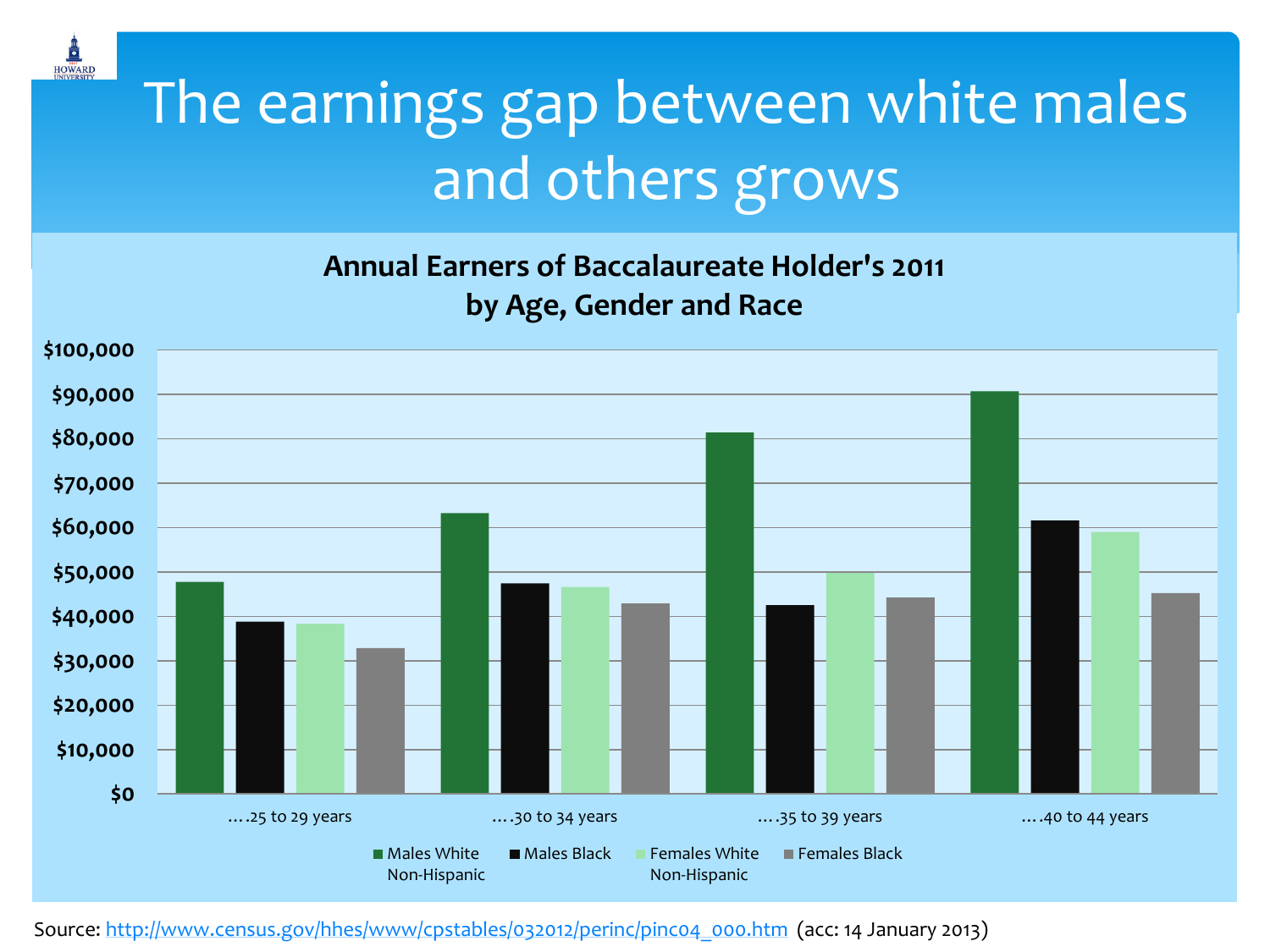

## Gaps in Starting Salaries are small, Gaps in Mid-Career are large for HBCU Grads

**Starting Salary and Mid-Career Salary\* of College Graduates, Median of Average Salary Reported by Alums Payscale.com 2012-2013 Survey for BA only**



Source: <http://www.payscale.com/college-salary-report-2013/full-list-of-schools>(acc: 14 January 2013)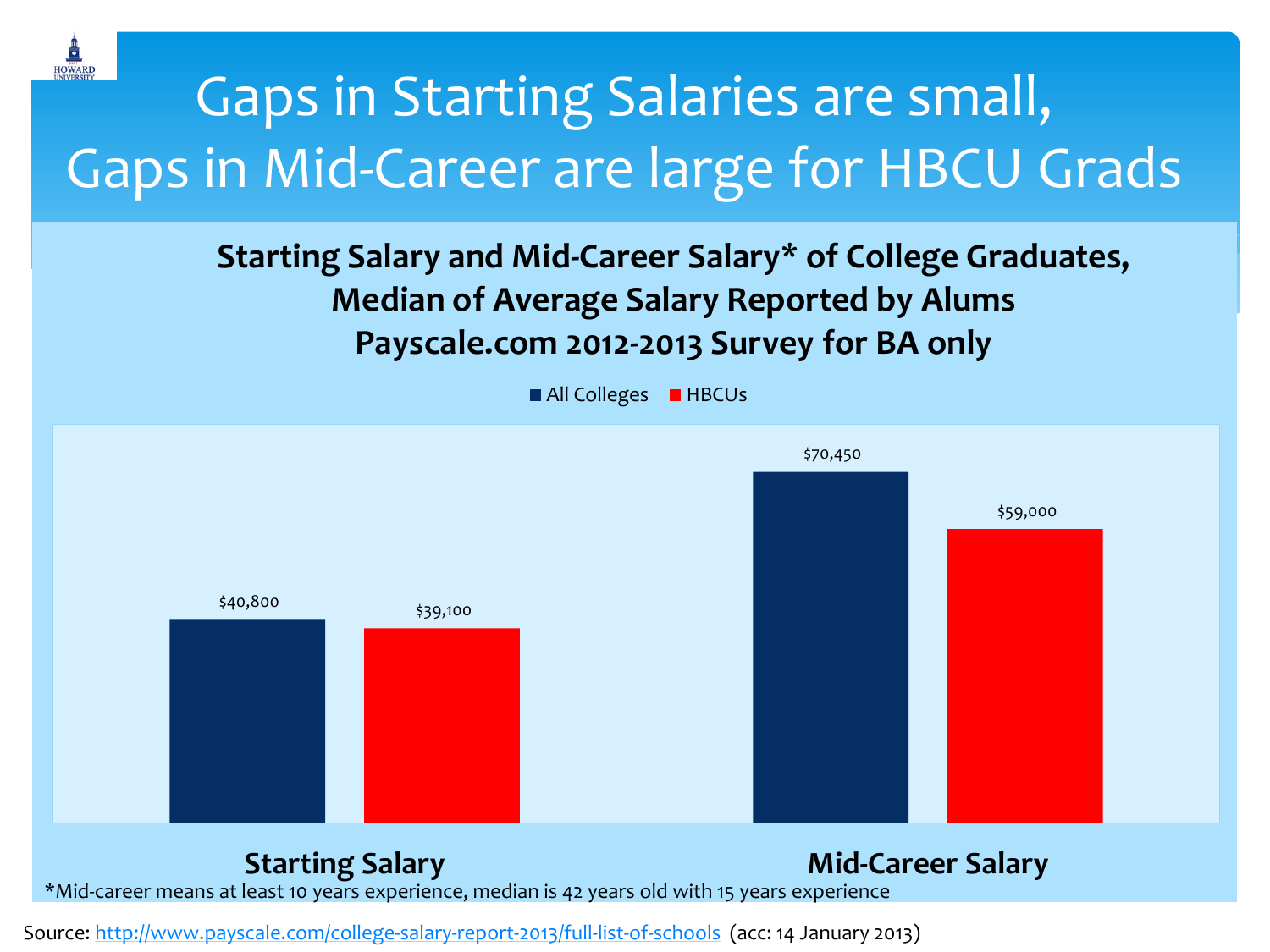

## HBCU Grads are far more likely to have jobs that "Make the World a Better Place"

### **Percent of Graduates Reporting Holding a Job with "High Meaning"\* Percent of Graduates Reporting Holding a Job with "High Meaning"\* Median of Percentage of Alums Reporting Median of Percentage of Alums Reporting Payscale.com 2012-2103 Survey, BA Only Payscale.com 2012-2103 Survey, BA Only**



Source: <http://www.payscale.com/college-salary-report-2013/full-list-of-schools>(acc: 14 January 2013)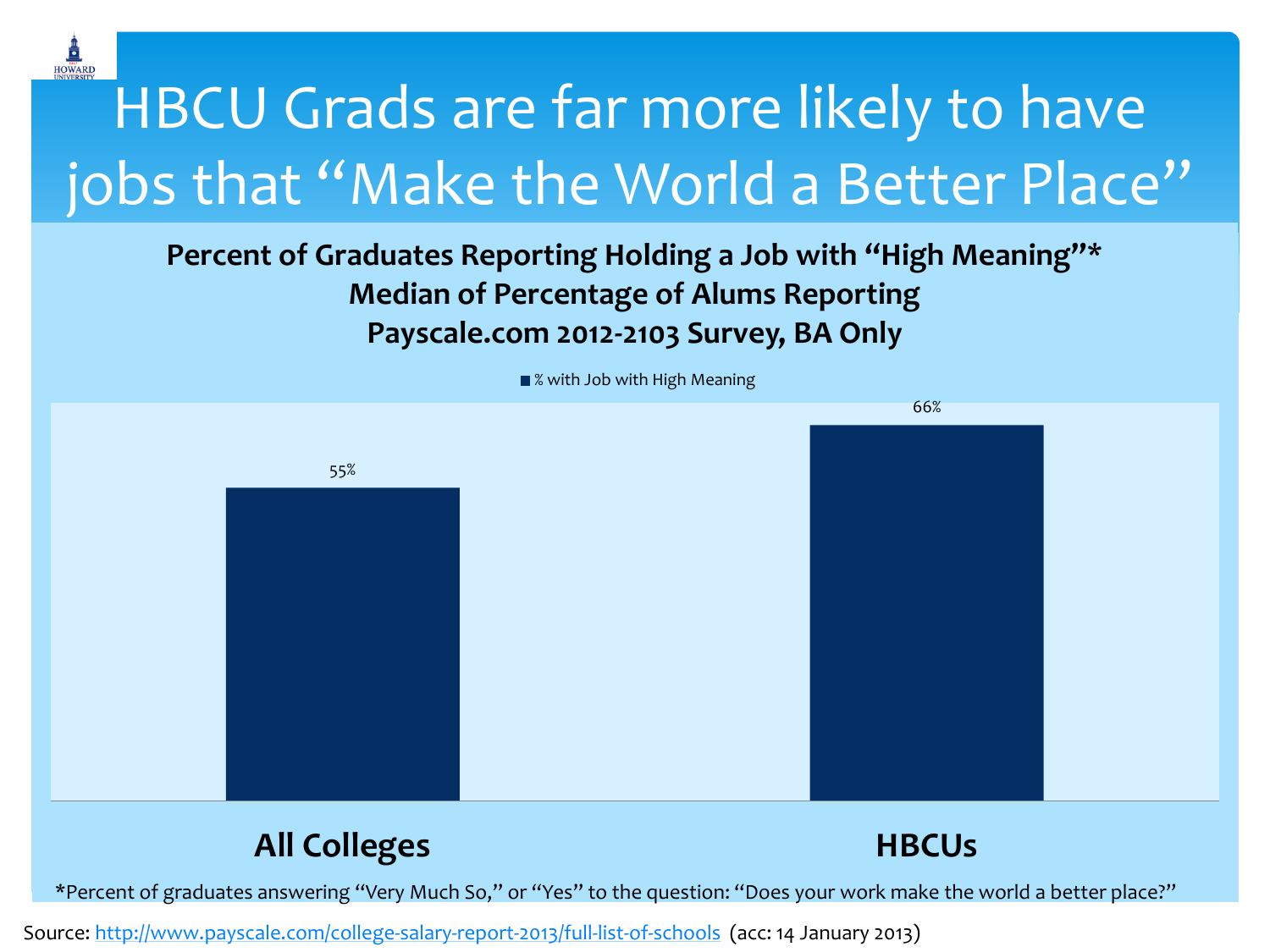### HOWARD HBCU Share of Black graduates declining, but still have higher share of science and engineering grads

**HBCU Share of US Black Baccalaureates and by Science and Engineering Majors 2001-2010**



Source: Table 5-8 <http://www.nsf.gov/statistics/wmpd/race.cfm> (acc: 15 January 2013)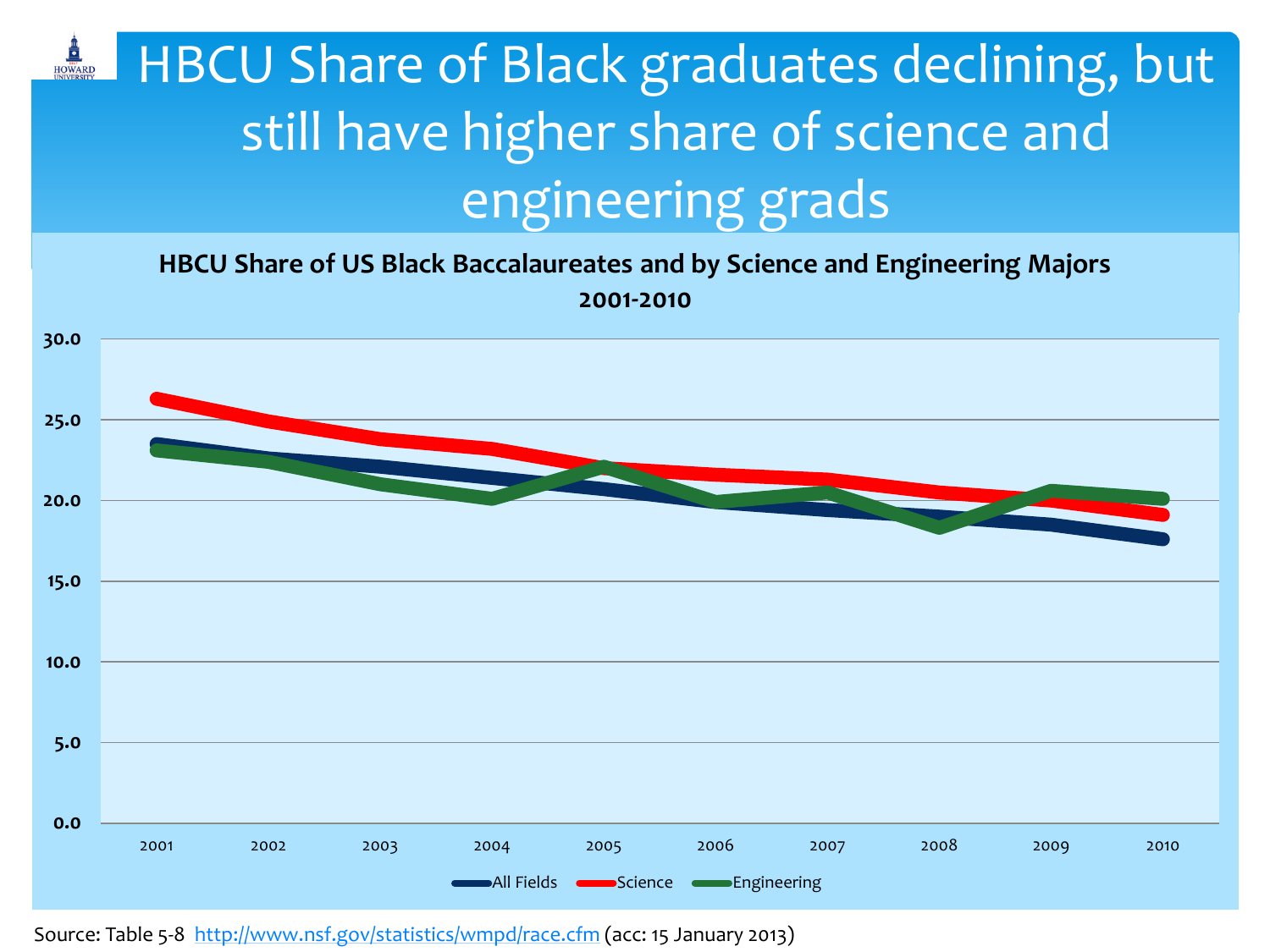

### HBCUs are leading producers of Black **Baccalaureates in Science and Engineering**

| Black Baccalaureate Degrees in Science and Engineering All institutions 2006-2010 | 207,022 |
|-----------------------------------------------------------------------------------|---------|
| Top 20 institutions                                                               | 29,977  |
| <b>Georgia State University</b>                                                   | 2,148   |
| University of South FL, Main Campus                                               | 1,937   |
| University of Maryland, College Park                                              | 1,885   |
| <b>Howard University</b>                                                          | 1,881   |
| <b>North Carolina A&amp;T State University</b>                                    | 1,863   |
| <b>Florida A&amp;M University</b>                                                 | 1,806   |
| <b>Spelman College</b>                                                            | 1,559   |
| University of Florida                                                             | 1,487   |
| Florida State University                                                          | 1,479   |
| University of Phoenix, Online                                                     | 1,412   |
| <b>Southern University and A&amp;M College</b>                                    | 1,391   |
| <b>Morgan State University</b>                                                    | 1,355   |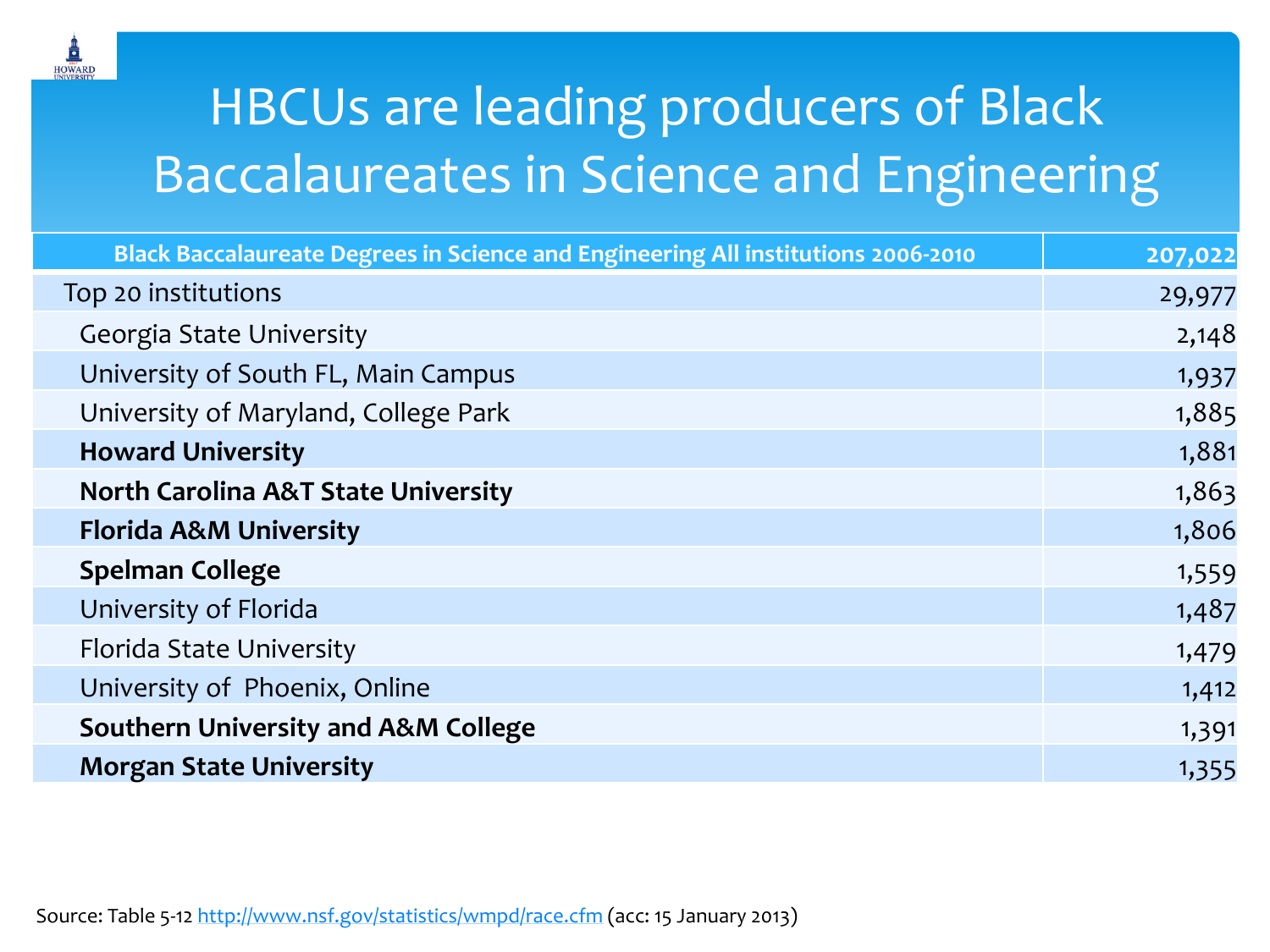### HBCUs are the leading baccalaureate institutions of those Blacks who earn doctorates in Science and Engineering

| Top 10 Baccalaureate Institutions of Black Science & Engineering Doctorates   Doctorate recipients |       |
|----------------------------------------------------------------------------------------------------|-------|
|                                                                                                    |       |
| All institutions 2006-2010                                                                         | 5,804 |
| Foreign or unknown                                                                                 | 1,747 |
| Top 52 U.S. institutions                                                                           | 1,713 |
| <b>Howard University</b>                                                                           | 112   |
| <b>Spelman College</b>                                                                             | 80    |
| <b>Florida A&amp;M University</b>                                                                  | 73    |
| <b>Xavier University of Louisiana</b>                                                              | 66    |
| <b>Hampton University</b>                                                                          | 64    |
| <b>Morehouse College</b>                                                                           | 61    |
| <b>Morgan State University</b>                                                                     | 61    |
| <b>North Carolina A&amp;T State University</b>                                                     | 49    |
| <b>Southern University and A&amp;M College</b>                                                     | 46    |
| University of Maryland, Baltimore County                                                           | 46    |

HOWARD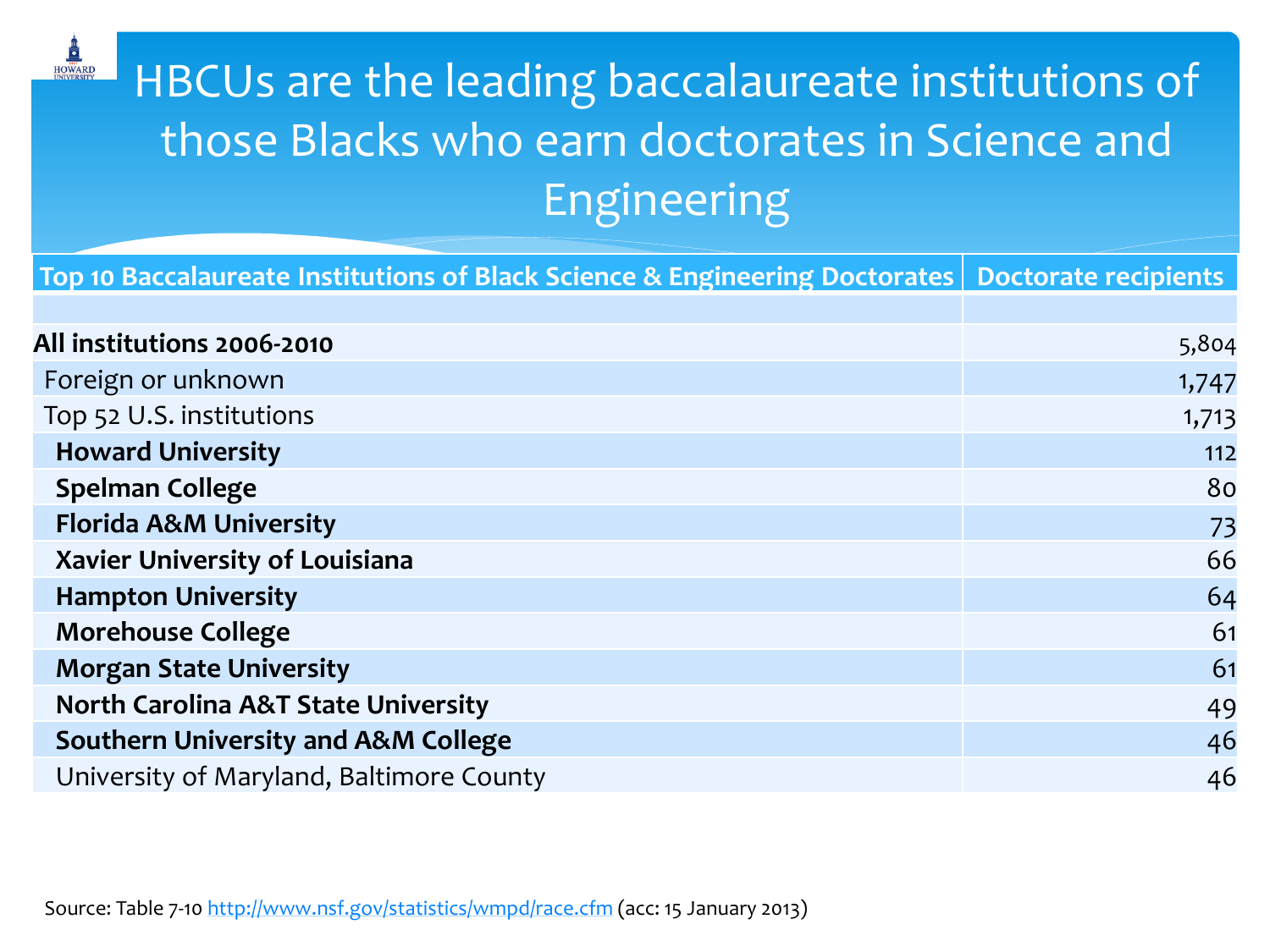

Source: Table 5-3<http://www.nsf.gov/statistics/wmpd/race.cfm> (acc: 15 January 2013)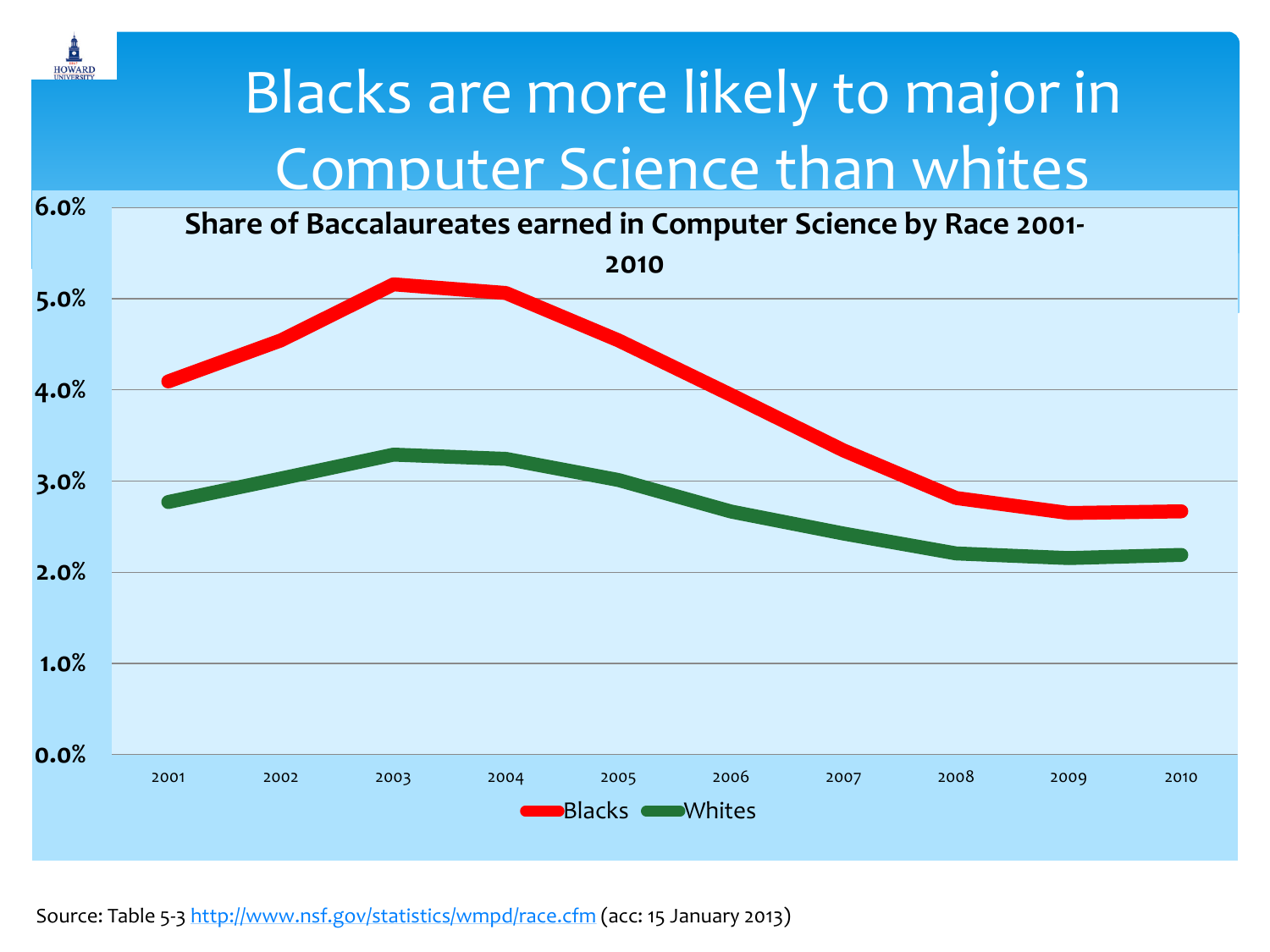![](_page_7_Picture_0.jpeg)

# Hot skills alone don't close employment gaps

Unemployment rates of scientists and engineers: 2006

![](_page_7_Figure_3.jpeg)

#### URM = underrepresented minority.

SOURCE: Women, Minorities, and Persons with Disabilities in Science and Engineering: www.nsf.gov/statistics/wmpd/.

Source: <http://www.nsf.gov/statistics/wmpd/pdf/nsf11309.pdf> (acc: 15 January 2013)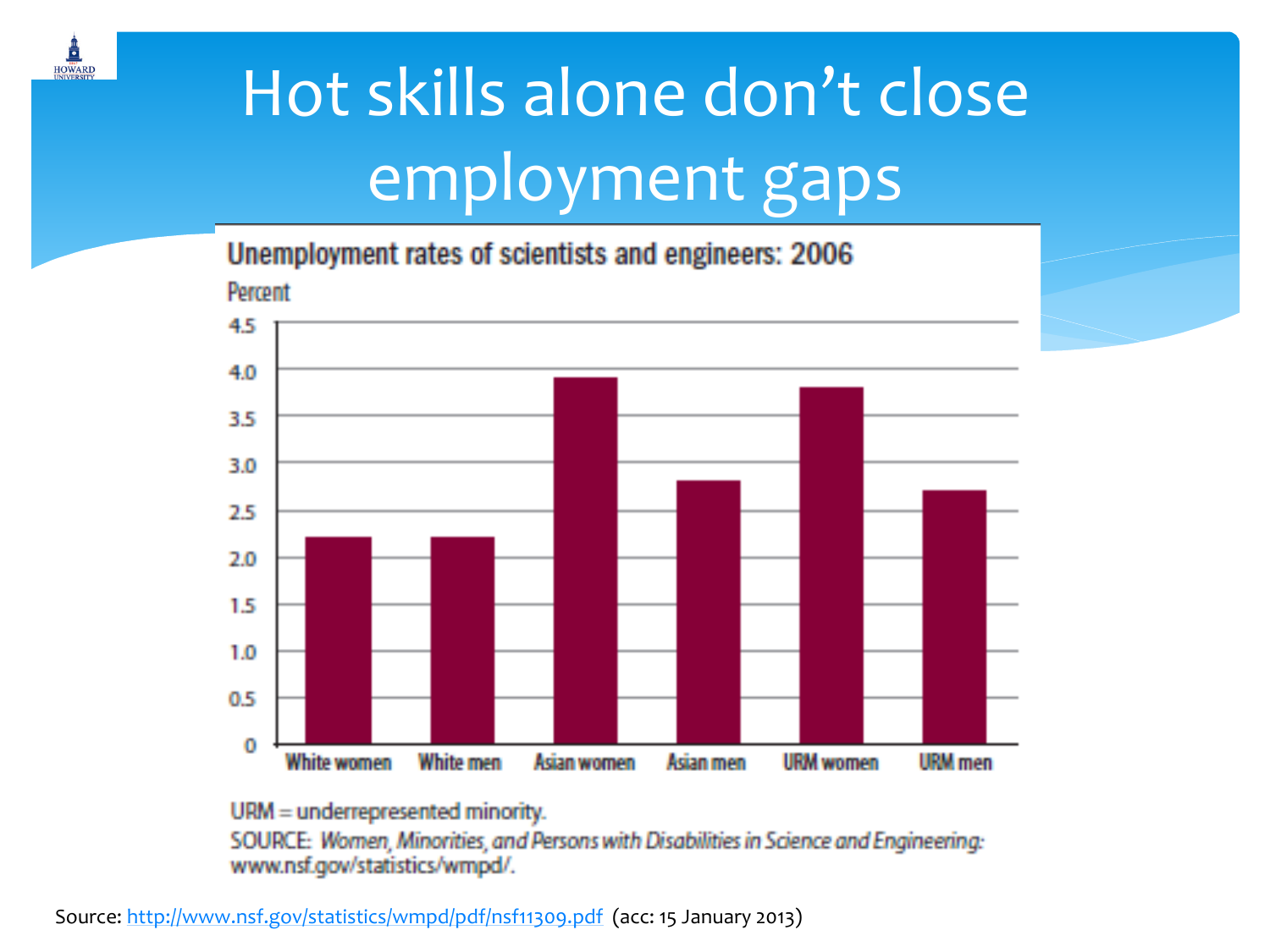![](_page_8_Picture_0.jpeg)

### Top 9 Job Titles for 2012 H-1B Visa Sponsorships

| <b>Job Title</b>                | <b>Number of Application</b> |
|---------------------------------|------------------------------|
| <b>Programmer analyst</b>       | 35,935                       |
| <b>Software Engineer</b>        | 14,771                       |
| <b>Computer Programmer</b>      | 12,306                       |
| <b>Systems Analyst</b>          | 12,016                       |
| <b>Computer Systems Analyst</b> | 8,355                        |
| <b>Programmer Analyst</b>       | 7,699                        |
| <b>Business Analyst</b>         | 5,851                        |
| Software Developer              | 4,707                        |
| <b>Physical Therapist</b>       | 4,700                        |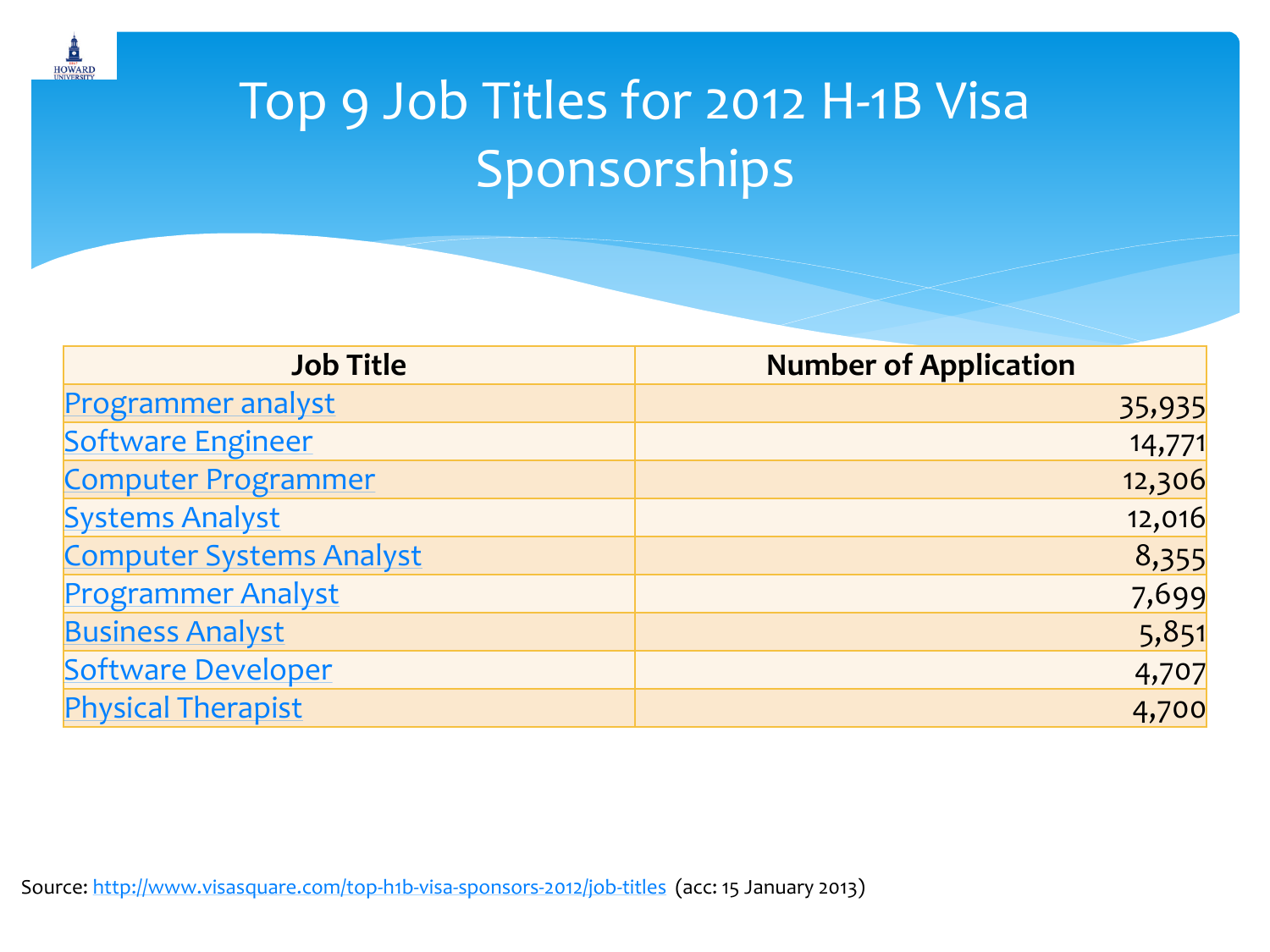![](_page_9_Picture_0.jpeg)

Funding of H1-B Projects Through the U.S. Department of Labor

- [http://webapps.dol.gov/DOLGrantData/KeywordSearc](http://webapps.dol.gov/DOLGrantData/KeywordSearch.aspx?parameter=SGA-DFA-PY-10-13B) [h.aspx?parameter=SGA-DFA-PY-10-13B](http://webapps.dol.gov/DOLGrantData/KeywordSearch.aspx?parameter=SGA-DFA-PY-10-13B)
- Three winning grants from the last round went to partnerships that included HBCUs, totaling almost \$15 million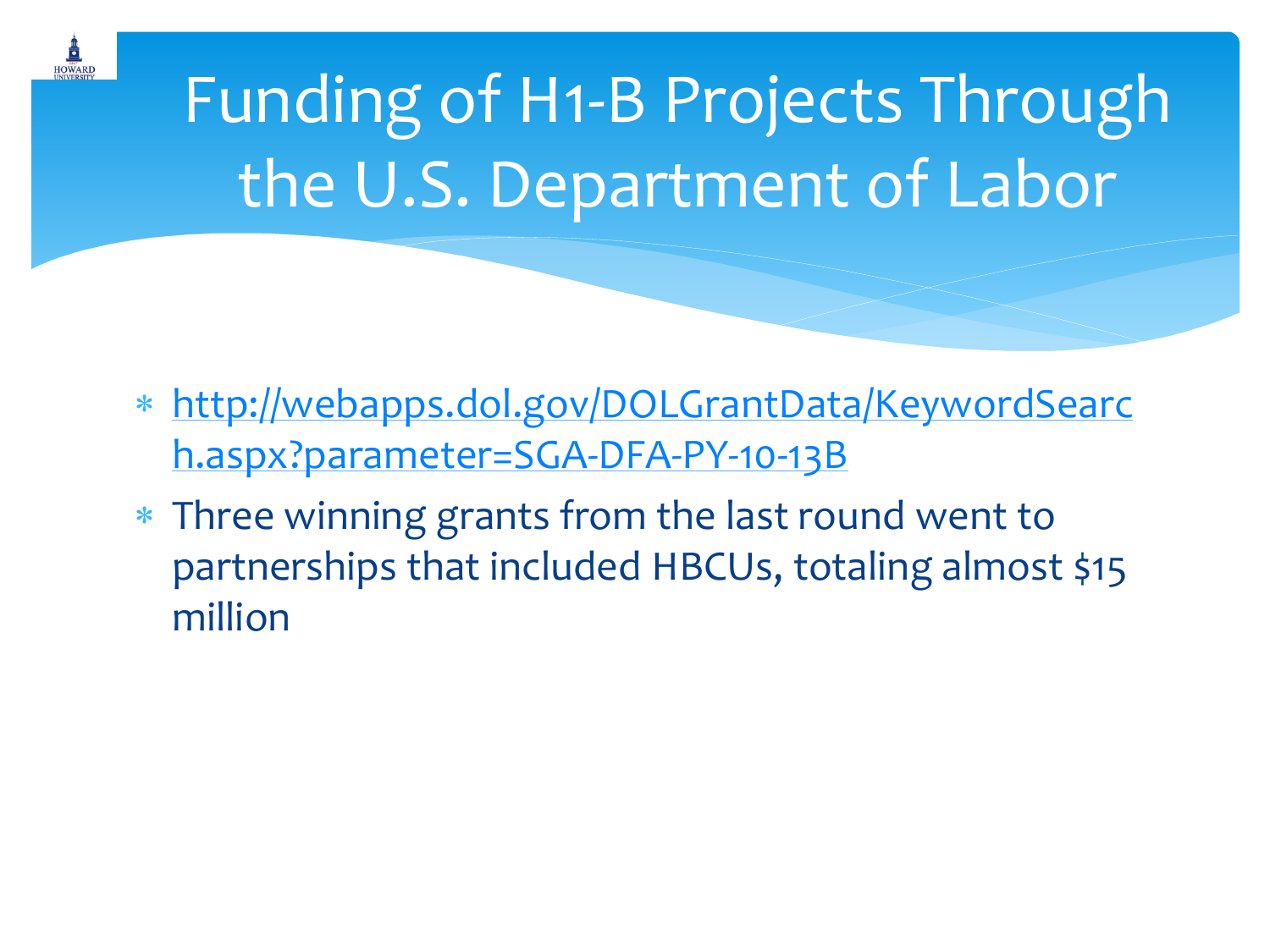## **Clark Atlanta University**

#### Abstract

Project Name: Urban League of Greater Atlanta H-1B Grant

Lead Applicant: The Urban League of Metro Atlanta

Lead Applicant's Federal Tax ID number: 58-0593386

Partners on the Project: The Urban League of Metro Atlanta, Clark Atlanta University, BPM Specialists, Inc.

City/State: Atlanta, GA

**HOWARD** 

High Growth Industries: Information (NAICS-51) focusing on SOC Codes:

Requested Funding Level: \$4,596,787

OJT Status: This project is purely OJT. There will be no incumbent workers participating

Target of Training: Unemployed for more than 27 weeks, Underemployed for more than 27 weeks, focusing on minorities, the underserved and disadvantaged people

Contact Information: Nancy Flake Johnson, President and CEO of Urban League of Greater Atlanta

#### **Project Summary:**

The Urban League of Greater Atlanta, Clark Atlanta University and BPM Specialists, Inc. have formed a partnership to provide business/ industry education and technical training to unemployed and underemployed people who are eager to move forward on a career pathway that is stable, full of employment opportunities and well paying. Specific to this endeavor, the partnership is proposing an eight month long training program that teaches people with a four year college education to become expert in a specific technology called Pegasystems.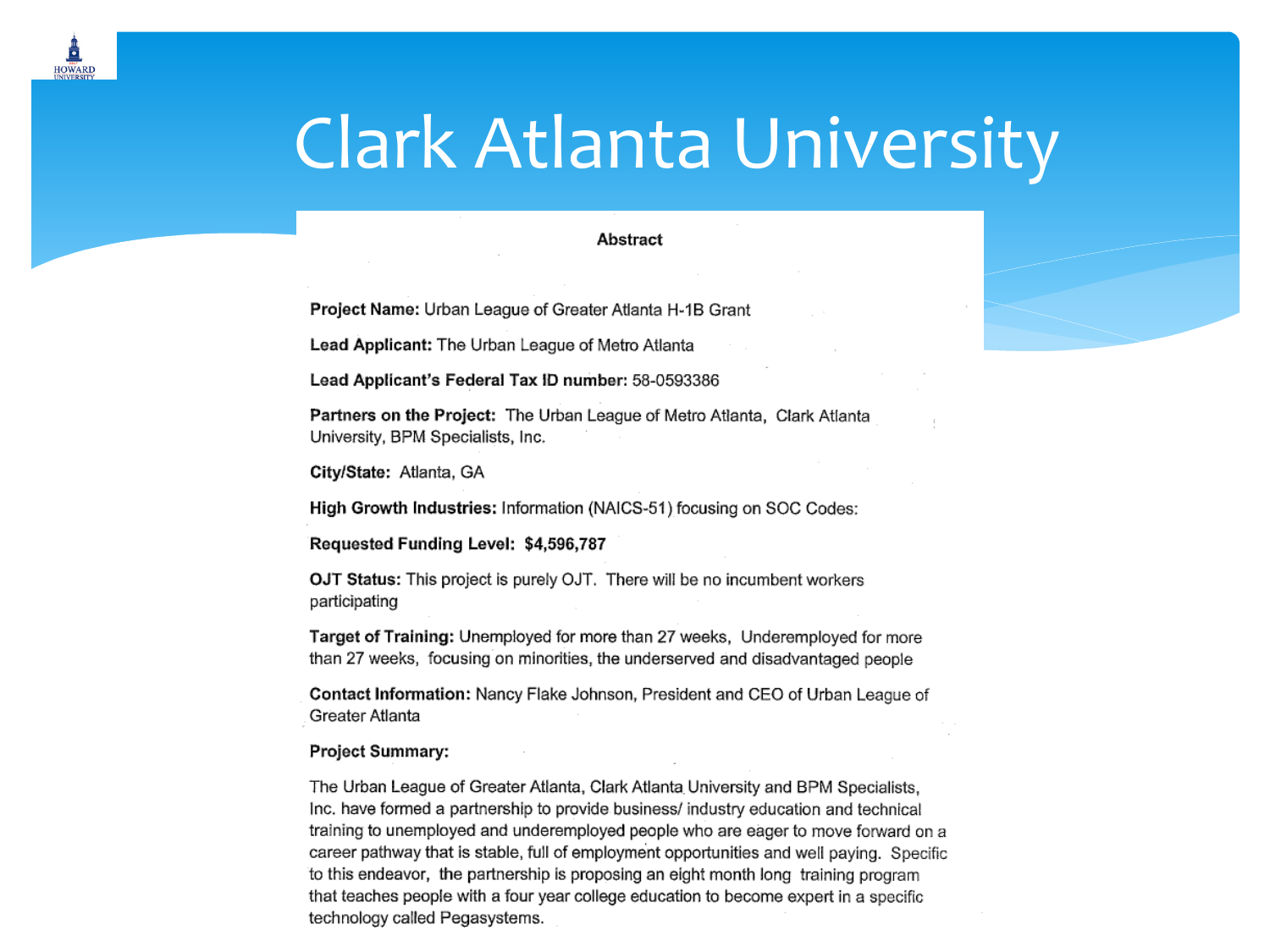## Howard University

#### **Appendix B: Project Abstract/Summary**

The Catholic University of America DC Health Information Technology (DC HIT<sup>4</sup>) DOL Application for H-1B Technical Skills Training Grant Funding Opportunity: SGA/DFA PY-10-13

o **HOWARD** 

| <b>Project Name:</b>                        | D.C. Health Information Technology ( $HTT4$ ): Building Capacity &<br>Providing Access in Our Nation's Capital                                                                                                                              |
|---------------------------------------------|---------------------------------------------------------------------------------------------------------------------------------------------------------------------------------------------------------------------------------------------|
| Lead Applicant:                             | The Catholic University of America<br>Federal Tax ID Number: 53-0196583                                                                                                                                                                     |
| Partners:                                   | Center for Urban Progress, Howard University<br>D.C. Department of Employment Services<br>D.C. Workforce Investment Council<br>Holy Cross Hospital<br>Providence Hospital<br>Children's National Medical Center<br>Sibley Memorial Hospital |
| Applicant's<br>City/State:                  | Washington, D.C.                                                                                                                                                                                                                            |
| <b>Target Industry:</b><br>(H-1B Visa List) | Health Care and Social Assistance (NAICS: 62)                                                                                                                                                                                               |
| (H-1B Visa List)                            | Target Occupations: 11-9111 Medical and Health Services Managers<br>29-1111 Registered Nurses<br>29-1062 Family and General Practitioners<br>29-1065 Pediatricians, General                                                                 |
| <b>Target Industry:</b><br>(H-1B Visa List) | Information (NAICS: 51)                                                                                                                                                                                                                     |
| (H-1B Visa List)                            | Target Occupations: 11-3021 Computer and Information Systems Managers<br>15-1051 Computer Systems Analysts<br>15-1099 Computer Specialists<br>15-1041 Computer Support Specialists                                                          |
| Funding Request:                            | \$4,175,500                                                                                                                                                                                                                                 |

(Match - \$2,087,750)